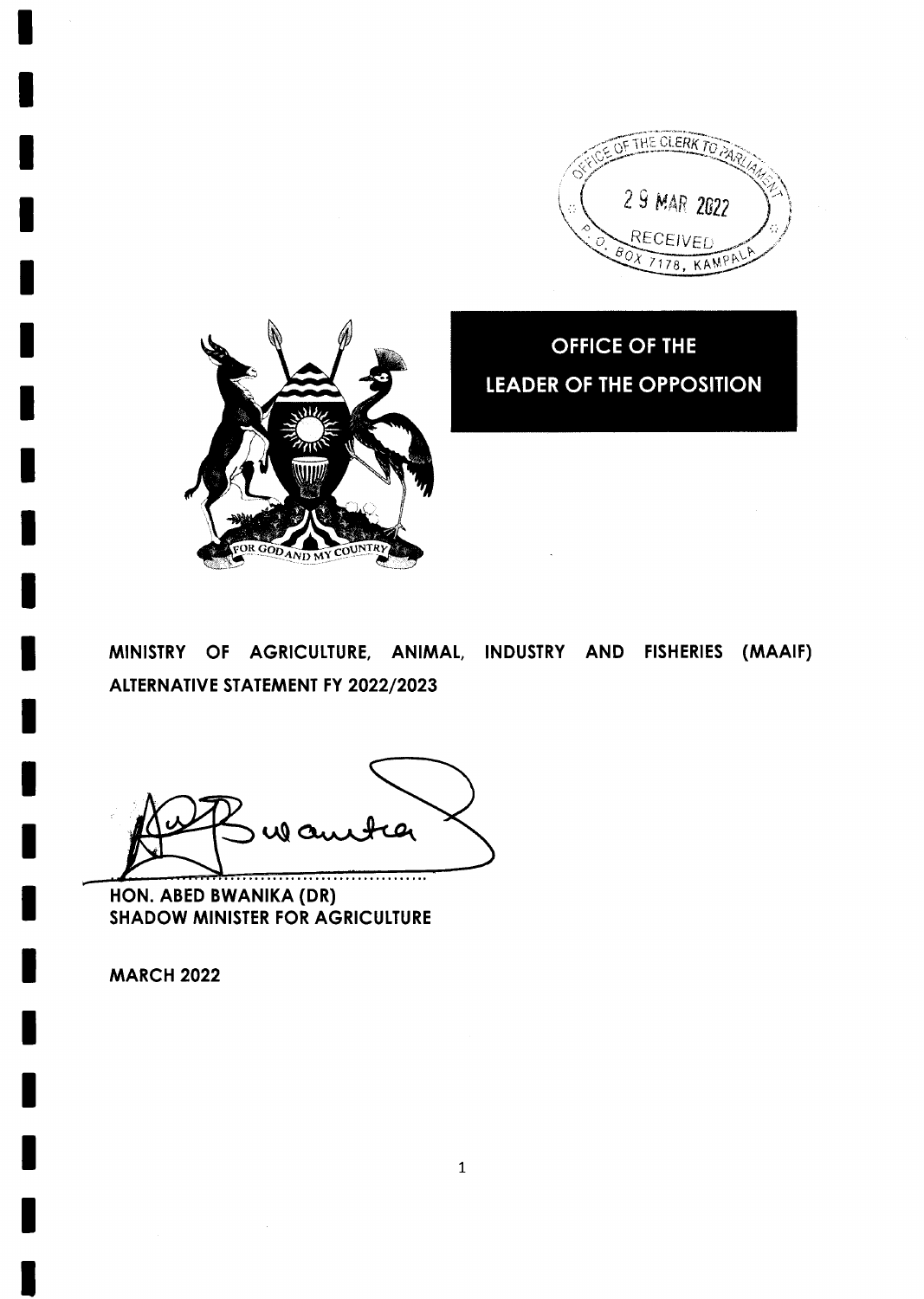# **TABLE OF CONTENTS:**

| CHAPTER 1: BACKGROUND TO THE ALTERNATIVE STATEMENT     |
|--------------------------------------------------------|
|                                                        |
|                                                        |
|                                                        |
|                                                        |
| CHARPTER 3: Emerging Issues and Alternative Policies15 |
|                                                        |

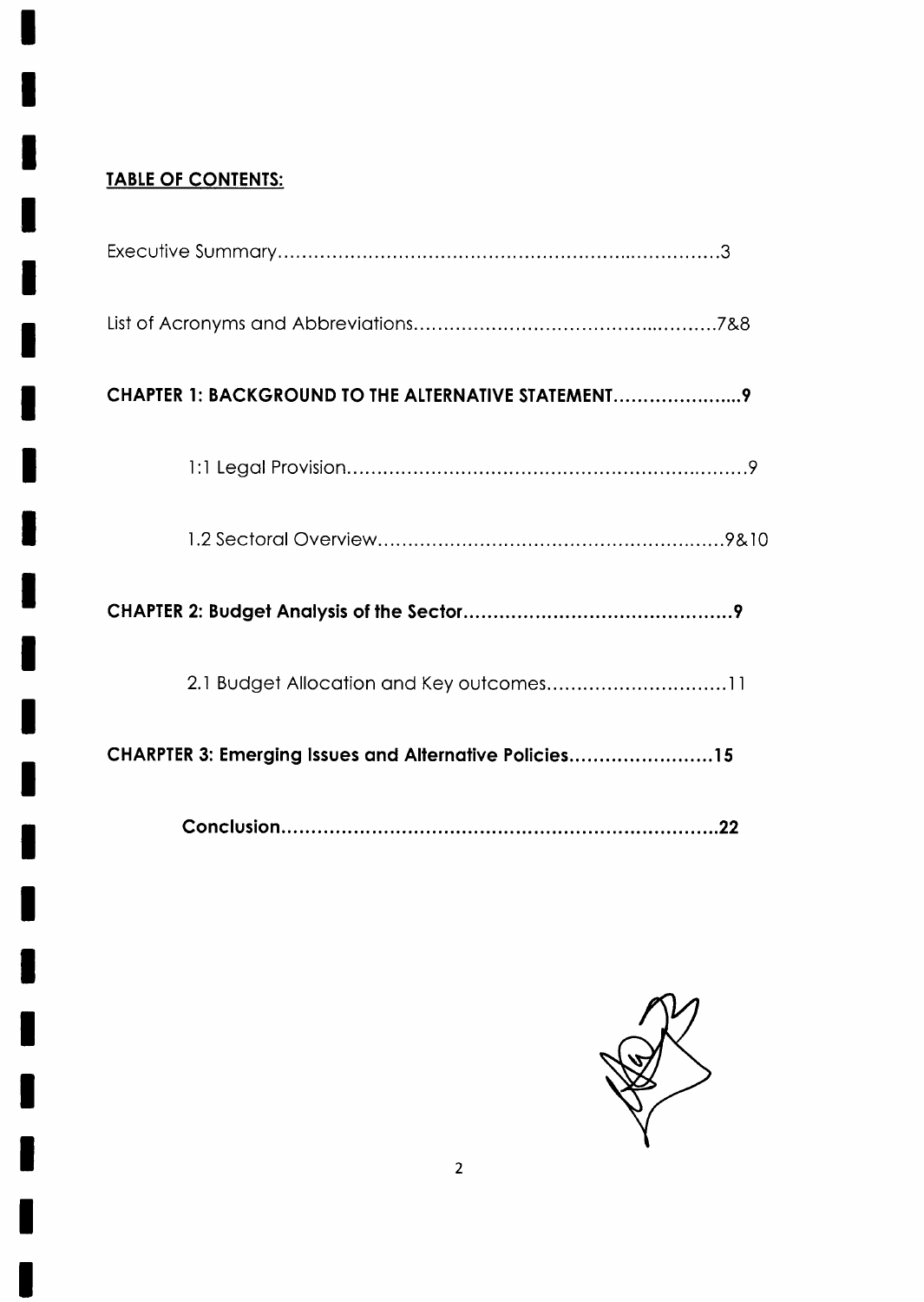### **Executive Summary**

Agricultural sector provides the best opportunity to alleviate poverty, create jobs and wealth if appropriately planned and funded. To date agriculture contributes tremendously to Uganda's socioeconomic development at 23.7% of GDP and 31% of export earnings FY 2020/20211 and especially through generation of incomes both at household level and export. The sector if well prioritized can also reduce hunger; grow trade volumes of the country, increase investments, grow industrialization especially agro industries, and diversify economy.

Aware that as a country, the agricultural sector can continue to be essential to Uganda's development and fully realize the goals of Vision 2040 of "A Transformed Uganda Society from a Peasant to a Modern and Prosperous Country within 30 Years<sup>2"</sup>.

Note that Vision 2040 prioritizes and recognizes the role of agriculture in this transformation process. The vision of the National Agriculture Policy 2013 is "A Competitive, Profitable and Sustainable Commercial and Agriculture Sector" with an overall objective of promoting food and nutrition security and also to improve household incomes after coordinated interventions that over sees enhanced sustainable agricultural productivity and value chain addition; provide employment opportunities, and promote agribusinesses, investments and trade<sup>3</sup>.

Despite all the policy interventions by government to realize vision 2040, the sector is still faced with many challenges including among others; Inadequate budget allocations to the sector, Inadequate provision of Extension and advisory services to farmers across the country, limited access to Agricultural Credit, the delayed implementation and finalization of the National Irrigation policy, low uptake of Agro-Processing technologies, low prices of Agricultural products on the market, High cost of Agricultural inputs and associated problem of counterfeit on the market, Pre-harvest losses, the problem of land ownership among others<sup>4</sup>.

To address the above issues arising in the Agricultural sector, it require that all stakeholders including among others farmers, government ministries, local governments, the private sector, civil society and development partners closely work together.

The Alternative Policy statement 2022/2023 is a result of close consultation and reviews in Budget allocations to the Ministry, the Budget Framework paper

<sup>&</sup>lt;sup>1</sup> UBOS Estimates 12/Nov/2021, Agriculture performance.

<sup>&</sup>lt;sup>2</sup> Uganda Vision 2040-Green growth Knowledge Platform

<sup>&</sup>lt;sup>33</sup> Agricultural Sector Strategic Plan 2015/2016-2019/2020

<sup>&</sup>lt;sup>44</sup> Policy paper on Transforming smallholder farming to Modern Agriculture-National Planning Authority2013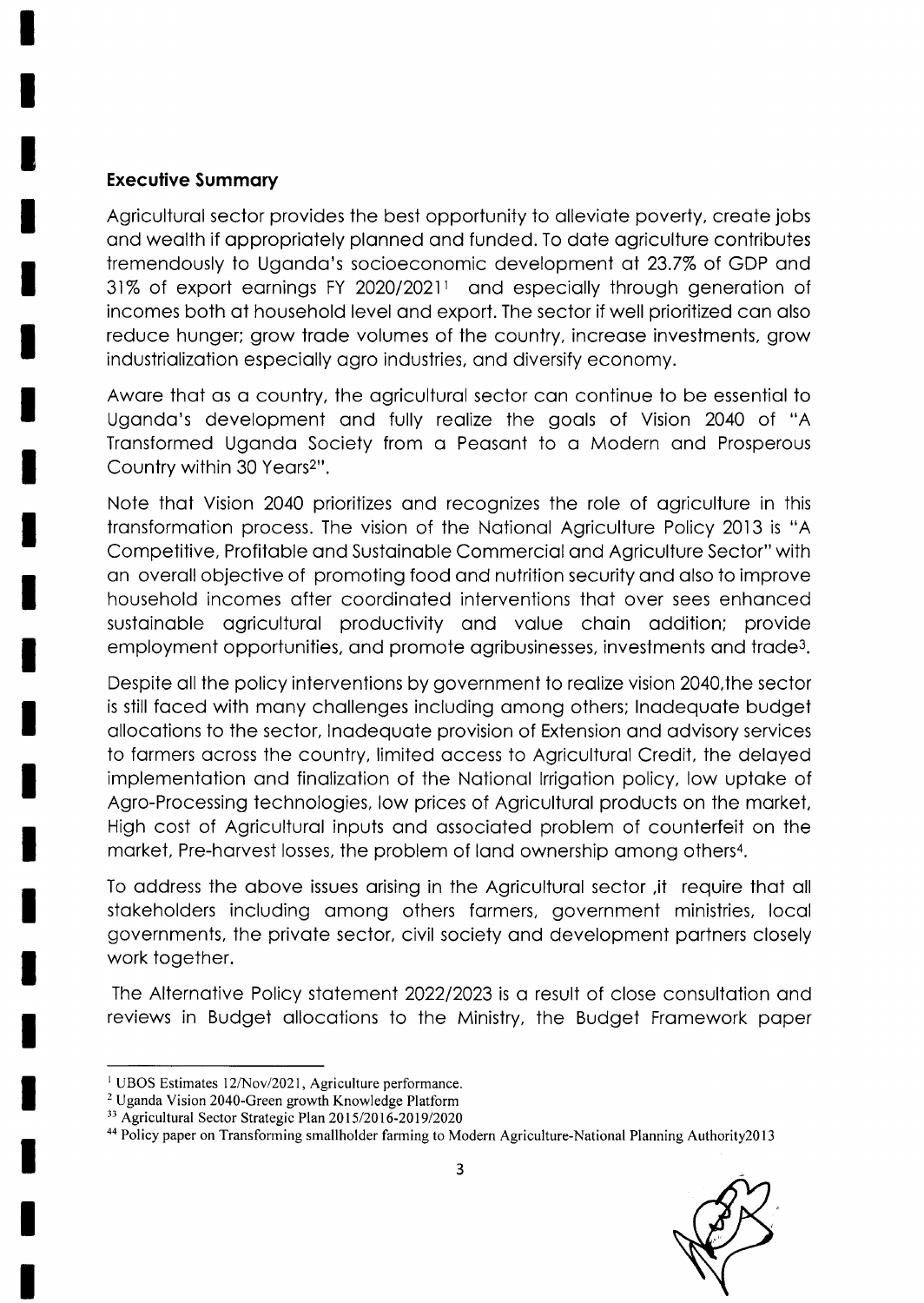2022/2023, the Ministerial Policy statement 2022/2023 and the performance reviews of the Ministry of Agriculture, Animal Industry and Fisheries.

The alternative policy reviews include among others; Implementation of the National Agricultural finance policy, revamping the national seed company, harmonizing the two sister Ministries of Agriculture and Water, expediting the Agricultural extension Bill 2017, provision of adequate funding to the Ministry, adequate provision of extension services to local famers among others.

# Key emerging issues affecting the sector;

- a) Inadequate provision of Extension and Advisory services in the Agricultural sector that has reduced production and productivity. Currently there are 3820 extension workers which translates to a ratio of 1:800 against the recommended ratio of 1:500.
- b) Limited access to Agricultural Credit Finance by many Agricultural households that has impacted heavily on the budget balances and also constrains on Agriculture production. Majority of the targeted beneficiaries lack capacity to develop the required business proposals and collateral to benefit from the facility. Additionally the processing of the loans takes a long time. A beneficiary requires about 100 days to process a loan
- c) The need to finalize the delayed National Irrigation Plan to boost Agricultural production. The sum of the external and internal renewable surface water resources (the average annual river flow generated from precipitation) in Uganda amounts to 43.3 billion cubic meters per year though the dependence ratio (proportion that originates outside the country) is still 60%.
- d) High cost of Agricultural inputs and counterfeit on the market. The dramatic rise in fertilizer prices in recent months is a key factor in rising input costs. This in addition to counterfeit products on the market and sometimes the unfair price increases by dealers and traders further makes it impossible for any practicing farmer to earn out of Agriculture
- e) Limited market access and poor market information by farmers and producers. Uganda Export Promotion Board (UEPB) has not done enough to fill this gap because of limited financial resources. More so the information available on the regional market through agencies of government for example the UEPB, MTIC is inadequate to address production, processing and marketing entities in the country.

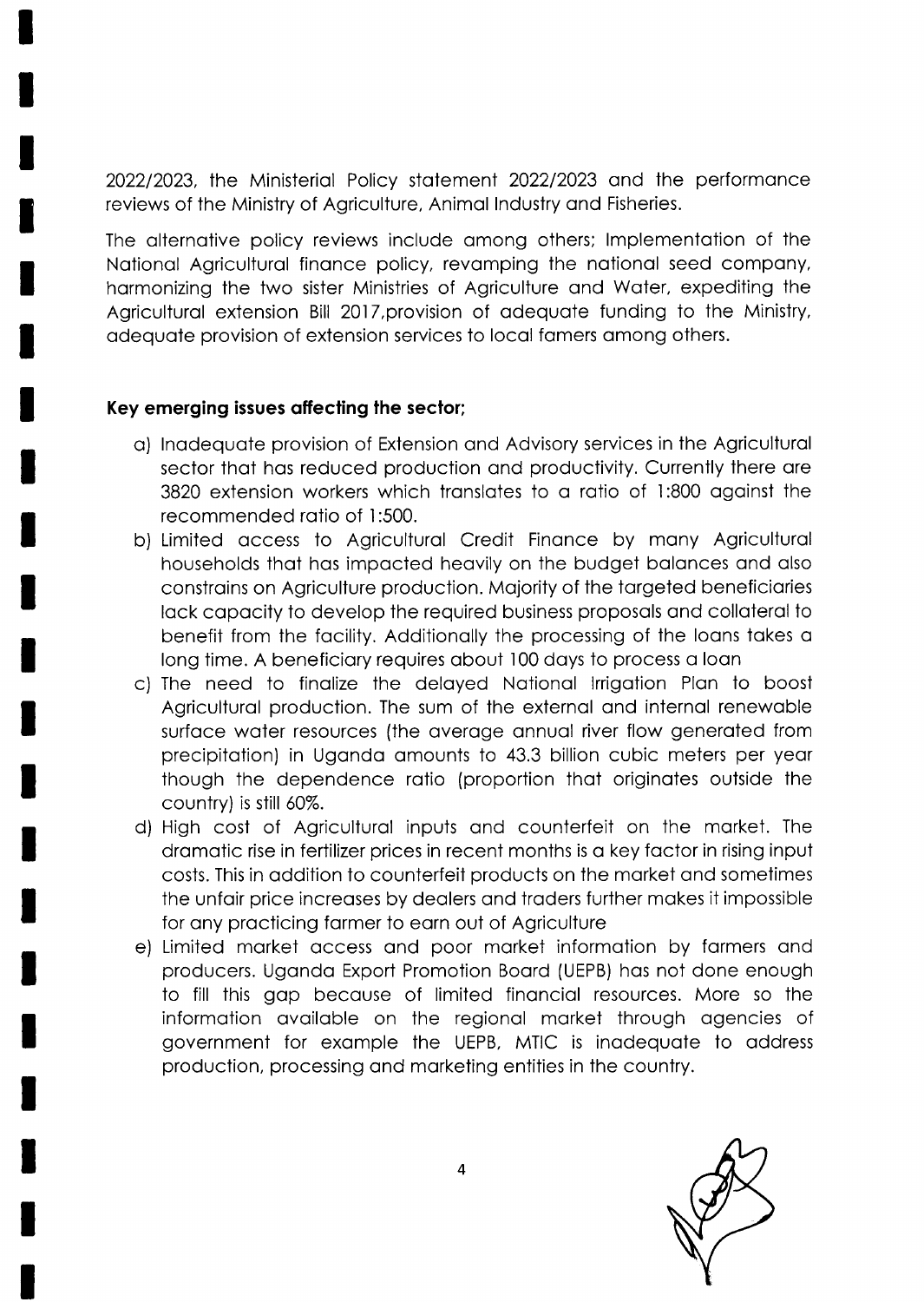- f) lnoppropriote finoncing of the Agriculture sector. This hos been coused by the delays in the implementation of the National Agriculture Finance policy 2013 that prioritizes the key sector of Agriculture.
- g) Poor quality of Agricultural products exported both with in the region and internotionol morkets. This hos been coused by lock of quolity pockoging copobilities, insufficient storoge focilities, poor post-horvest hondling proctices, Ugondon producers often find it difficult to meet sonitory ond phytosanitary standards required to export goods to Europe and the United States. All these have affected farmers' incomes and increased poverty omongst the populotion thot depend directly on Agriculture

#### Key possible alternatives;

- o) Government should endeovor to implement the Moputo Declorotion on ogriculture ond Food Security ond in porticulor the l0 percent notionol budget ollocotion to ogriculture development thot wos endorsed by Ugondo Government to prioritize the key sector finoncing of Agriculture.
- b) Government should implement the Notionol Agriculture Finonce Policy. The Policy will aim at improving timeliness, regularity, relevance and coordinotion of policy response to the ogriculture finoncing issues olong the ogriculture volue choin ond oddresses the needs of the Agribusiness Sector.
- c) Government through on oct of porlioment should estoblish o Notionol Food Regulotory Agency to control ond regulote issues of food quolity ond food safety that are critical for market access.
- d) Government through an act of parliament should provide for a legal regime thot focilitotes controctuol forming ond ogriculturol products price stobilizotion to empower formers ond promote forming os o weolth ond job creotion tool.
- e) Government should invest in a national Food storage system to remedy post-harvest losses, guarantee food security and improve market access ond entry.
- f) Government should revomp the Notionol Seeds Compony to ensure provision of quolity ond improved seeds to formers throughout the country. It will ensure provision of quality seeds and subsidized inputs to farmers throughout the country.
- g) Government through on oct of porlioment should estoblish o Notionol Bonk of Agriculture to ovoil offordqble credit to the formers within o fromework thot relotes to ogriculturol proctice.

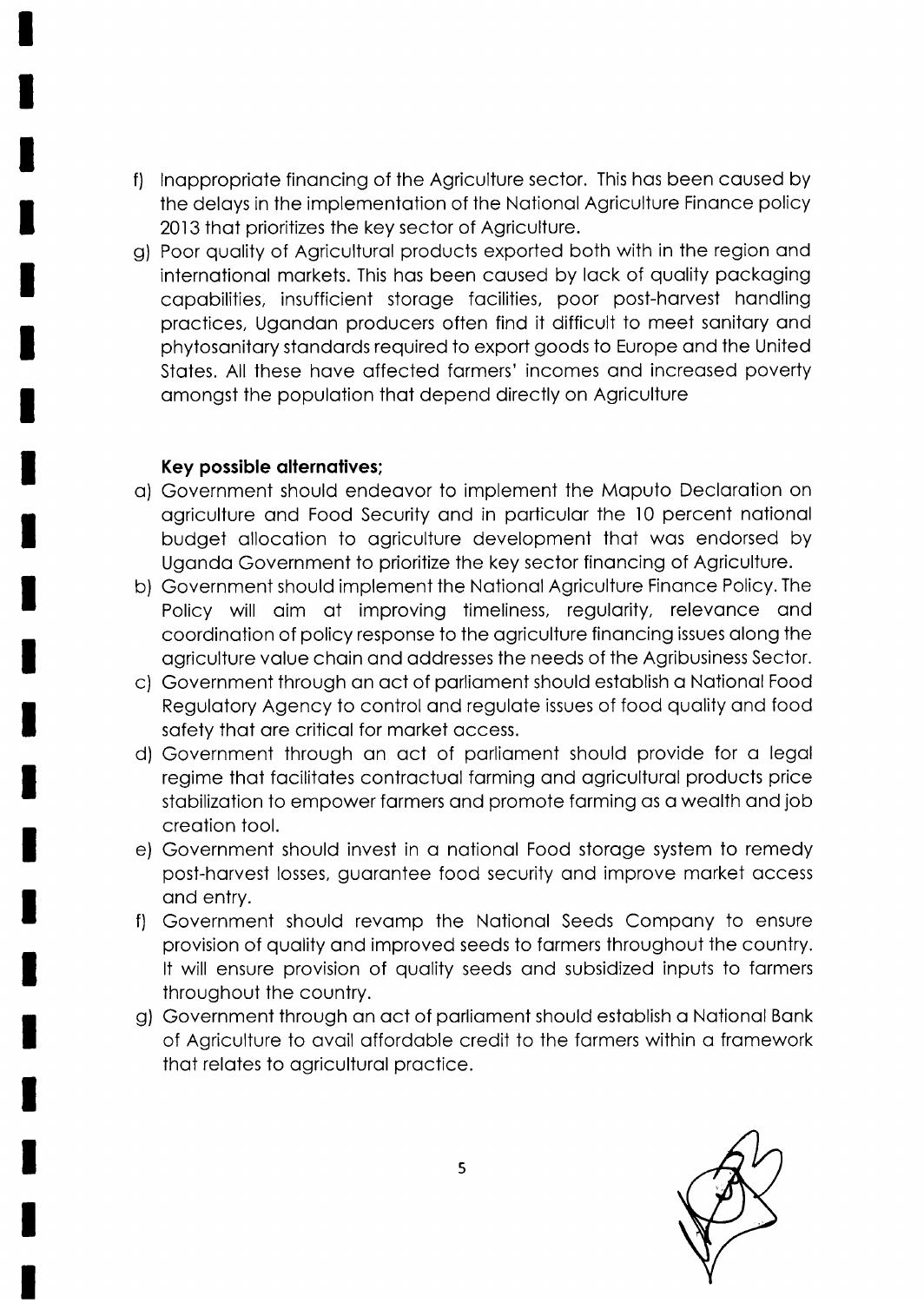- h) Government should hormonize the two sister ministries of MAAIF ond Ministry of Woter ond Environment to implement ond finolize the Notionol lrrigotion Master plan
- i) Government should expedite the Agricultural Extension Bill 2017 and provide funds to focilitote one hundred percent recruitment ond deployment of extension officers of sub-counties os per the Locol Government structure.

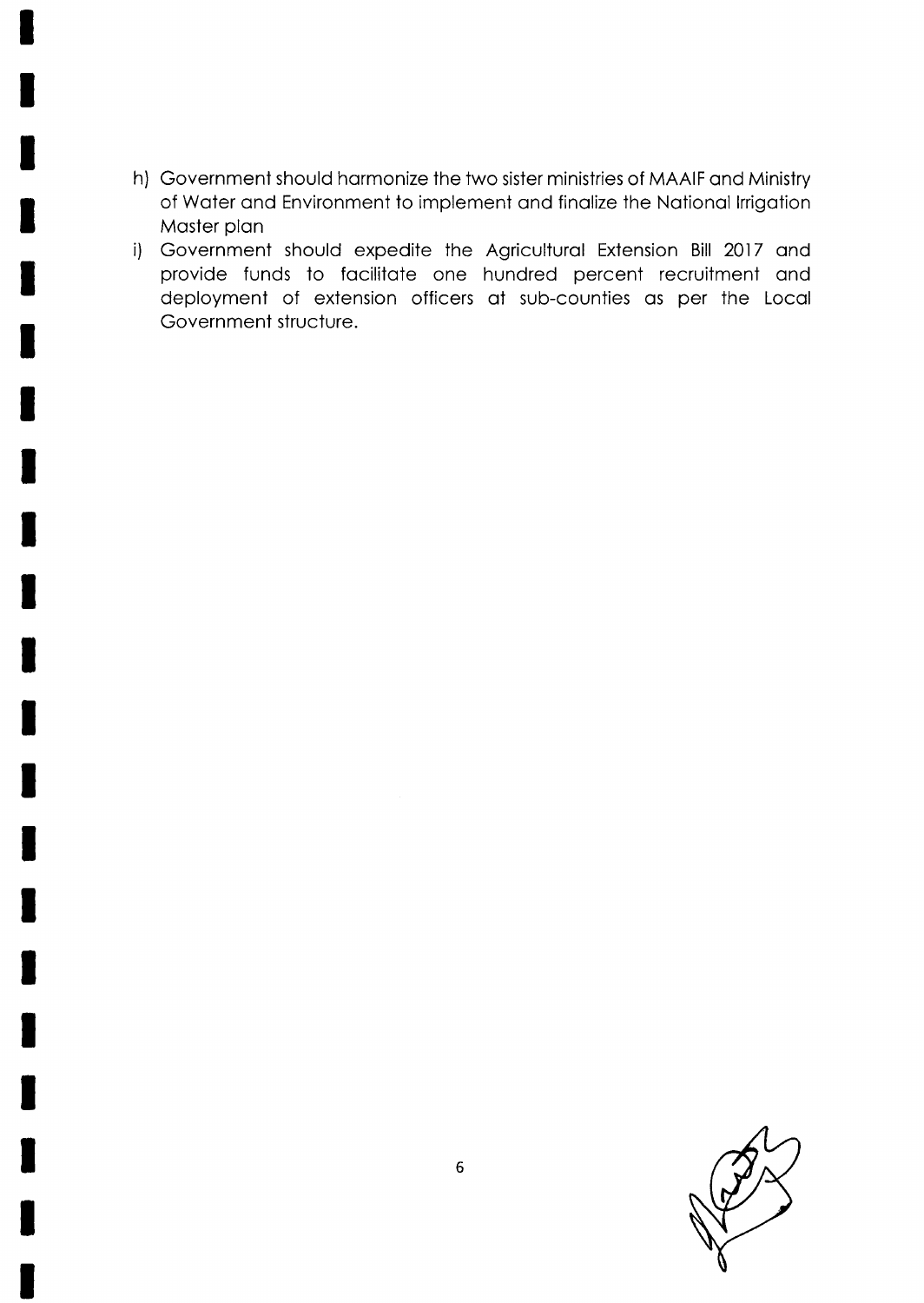### List of Abbreviations and Acronyms:

- Ministry of Agriculture, Animal industries and Fisheries **MAAIF**
- **FY Financial Year**
- **ICT** Information and Communication Technology
- **ACF Agricultural Credit Facility**
- GoU Government of Uganda
- **BoU Bank of Uganda**
- **MOA** Memorandum of Agreement
- **UDBL** Uganda Development Bank Limited
- PFIs **Participating Financial Institutions**
- NRECCLWM Natural Resources, Environment, Climate Change, Land and Water

#### Management

- **UCDA** Uganda Coffee Development Authority
- AfCFTA African Continental Free Trade Area
- **WTO** World Trade Organization
- **UEPB** Uganda Export Promotion Board
- **MBAU** Monitoring and Accountability Unit
- **PMA** Plan for Modernization of Agriculture
- **NARO** National Agricultural Research Organization
- KeFAAS Kenya Forum for Agricultural Advisory Services
- **CMA Capital Market Authority**
- **PDM** Parish Development Model
- **ADB** African Development Bank
- **IDA** International Development Association
- IFAD. International Fund for Agricultural Development
- OFID OPEC Fund for International Development
- **United States Dollar USD**

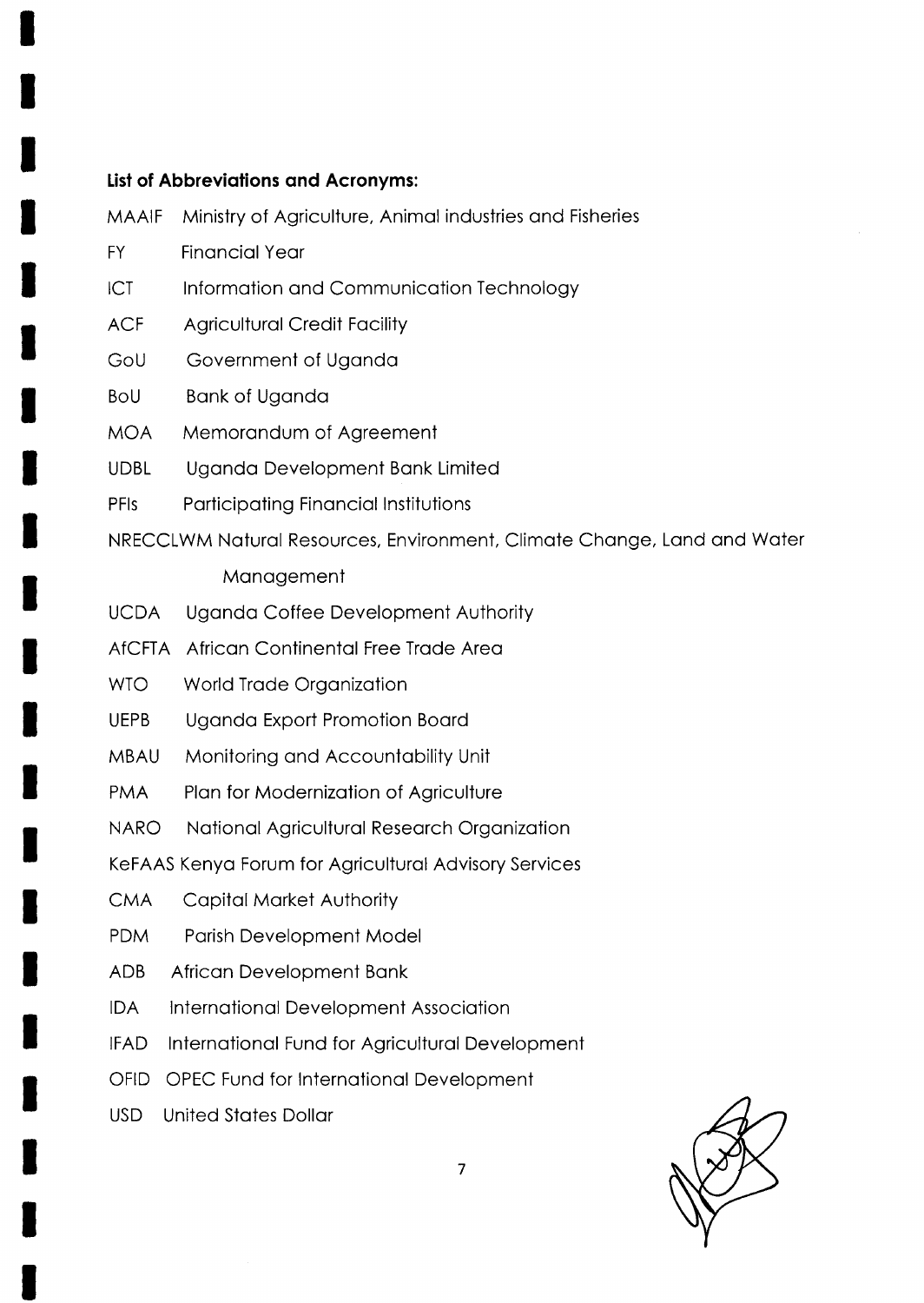- DDA Diary Development Authority
- NAGRC & DB National Animal Genetic Resource Centre and Data Bank
- CDO Cotton Development Organization
- KCCA Kampala Capital City Authority
- **NDPIII** National Development Plan (Phase iii)
- Key Result Area **KRA**
- OIE Office International des Epizooties

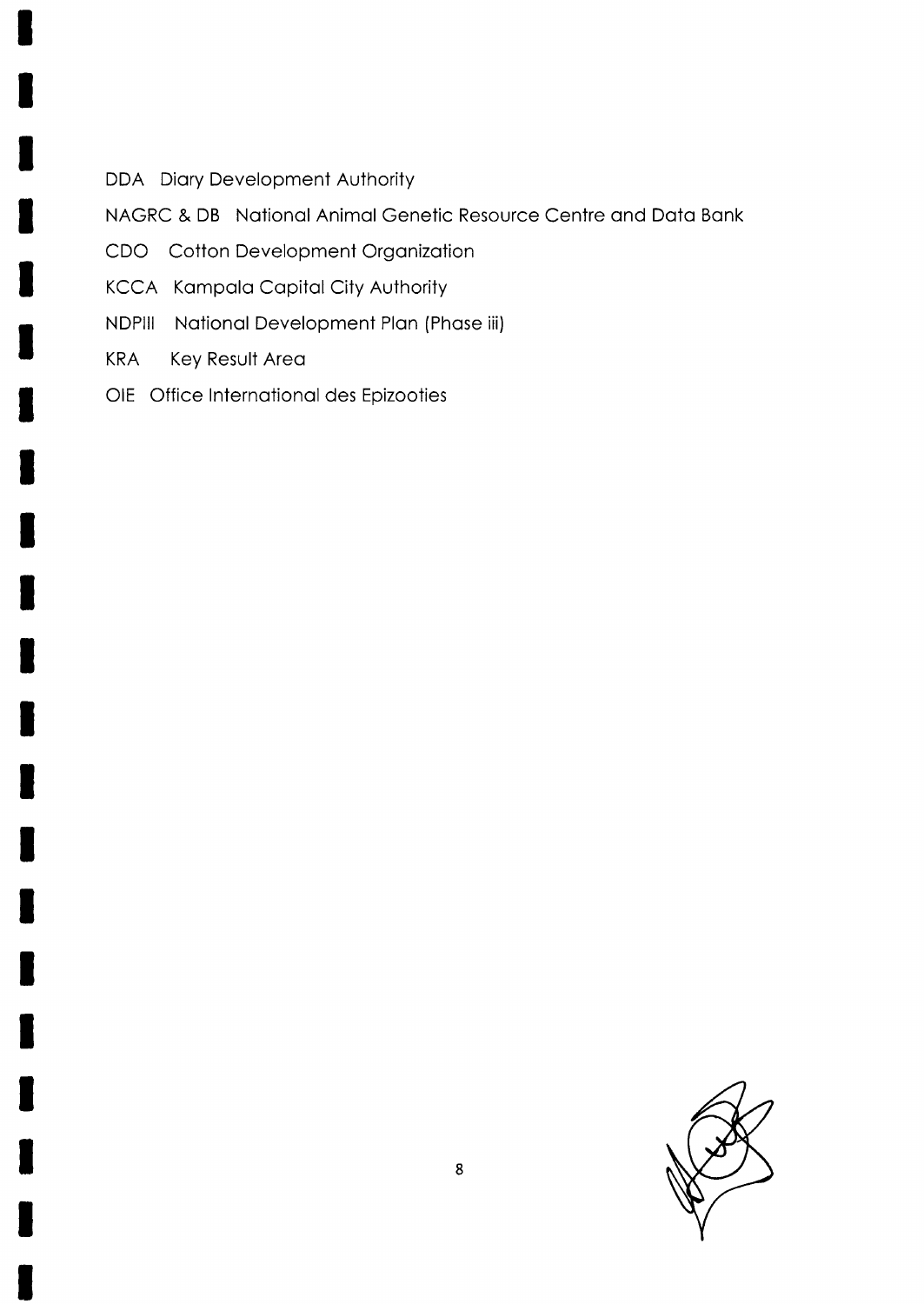# **CHAPTER 1: BACK GROUND TO THE ALTERNATIVE STATEMENT**

# 1.1 Legal Provision;

The authority to present this Alternative Policy Statement is derived from Section 6E (2) of the Administration of Parliament (Amendment) Act, 2006, which requires and empowers various Shadow Ministers to present Alternative Policy Statements on the floor of the House for consideration and possible Implementation. Section 6E(4) of the Administration of Parliament Act, 2006, "the Leader of the Opposition is Mandated to study all policy statements of government with his or her Shadow Ministers, attend committee deliberations on policy issues and give their party's Views and opinions with possible alternatives".

# 1.2 Sectoral Overview;

Agricultural sector remains the mainstay of Uganda's economy; employing 68% of the total population and 70% youth. Although Its mandate is to promote and support market oriented Agricultural production, food security and household incomes, the sector is growing at a very low pace of 3.8% below the 6% target comprehensive Africa under the Agriculture Development Program (CAADP)committed to creating wealth needed for rural communities and household prosperity. In fiscal year 2020/2021, Agriculture sector contributed 23.7% of GDP in 2021<sup>5</sup> and 31% of export earnings just below Industry at 26.18% and Services sector at 43.01%.

Despite the 44.77 Trillion shillings National Budget approved by Parliament for year 2020/2021<sup>6</sup> and with adverse effects of Covid 19 pandemic, the sector suffered budget cuts from 1.3Trillion to 799Billions. This impacted negatively the sector and our comparative advantage the country has in the region. This among others affected the provision of seeds/seedlings and other inputs to farmers, which is vital in the improvement of agricultural production and productivity in the country.

The sectoral objective is linked to NDPIII Mission of transforming the sector from subsistence to commercial Agriculture. The BFP 2022/2023 that focuses on Agro Industrialization with Agricultural Value chain Development Strategy 2021-20267 that prioritizes the Parish Development Model Pillar 1 of Production, Storage, Processing and Marketing. However, the model needs further scrutiny given the past experiences of OWC, Ntandikwa, Emyoga, Bona Baggaggawale among others. The model seeks to distribute UGX 100million/= per parish. This is without



<sup>&</sup>lt;sup>5</sup> Ministry of Trade and Industries

<sup>&</sup>lt;sup>6</sup> The independent News Paper Uganda

<sup>&</sup>lt;sup>7</sup> The Third National Development Plan 2020/2021-2024/2025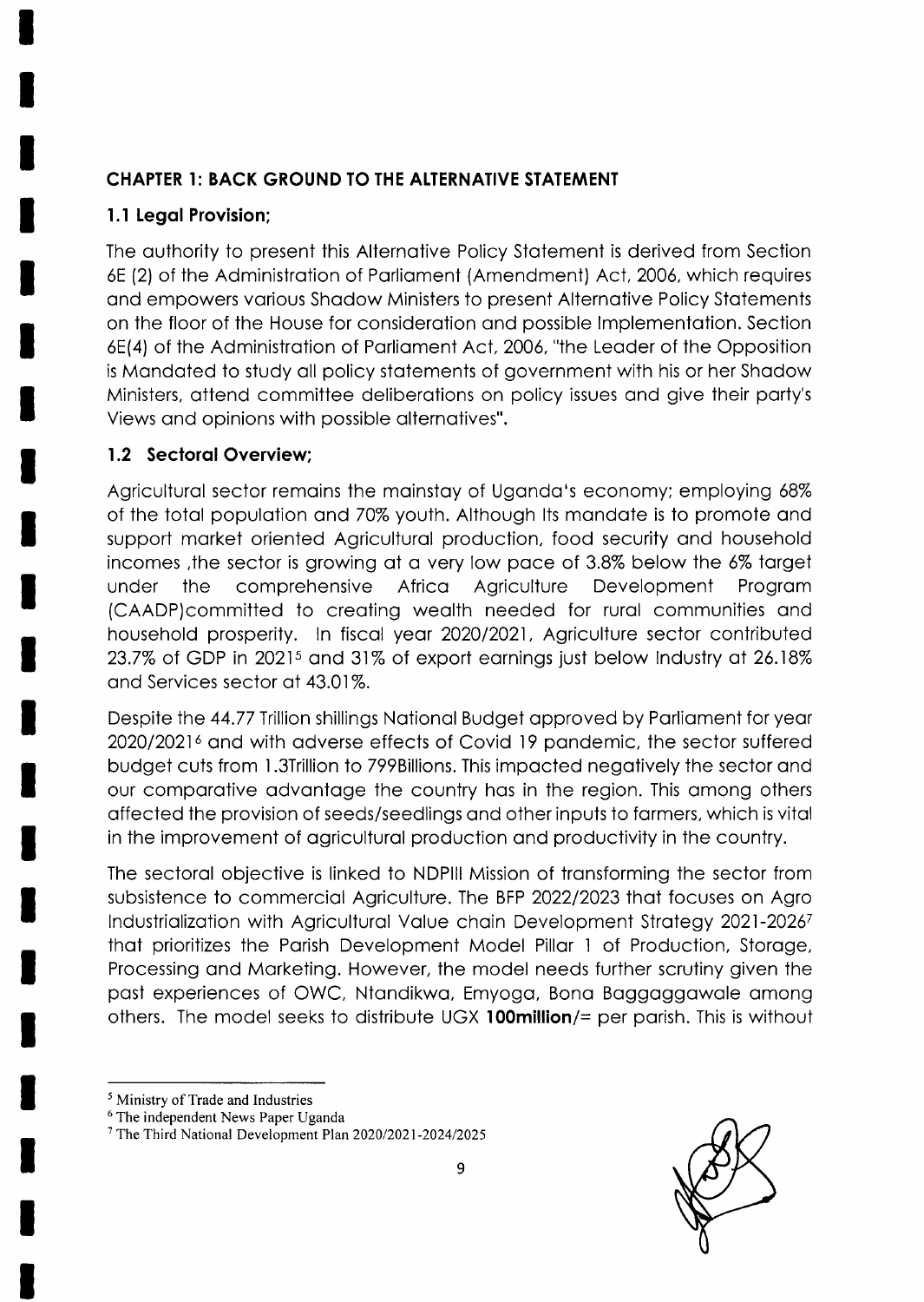regard to the land area or population distribution or number of households in a porish.

The model is therefore bosed on the current number of porishes in eoch region and no consideration is made on the population size for example the Eastern region with o 2021 projected populotion of 10,862,100 people ond 1,536,144 Households, hos o totol of 3,273 porishes. By simple mothemotics it is entitled to UGX 327.3billion/=and the western region, with a 2021 projected population of 10,668,200 people ond I ,912,902 Households hos 2,517 Porishes ond therefore will be entitled to a total of UGX 251.7billion/=

Another exomple is the Northern region, with the 2021 projected populotion of 8,630,800 people ond 1,099,663 Households hos 2,300 porishes ond therefore will be entitled to a total of UGX 230billion/=and finally the Central Region, with a 2021 projected population of 11,953,000 people and 2,303,229 Households has only 1,701 Parishes and therefore will be allocated the least amount of UGX 170.1billion/=.

From the obove figures, it is evident thot the size of ollocotion is in proportion with the number of parishes, and does not correlate positively to the population size ond the number of households in oll the regions especiolly in regord to the centrol (Bugondo) region where you hove the biggest populotion with the biggest number of households but with the leost number of Porishes ond the leost ollocotion. This is gloringly unfoir distribution of the resources per household ond populotion size given thot the government seeks to torget Ihe 39% populotion in subsistence to graduate them into commercial farming.

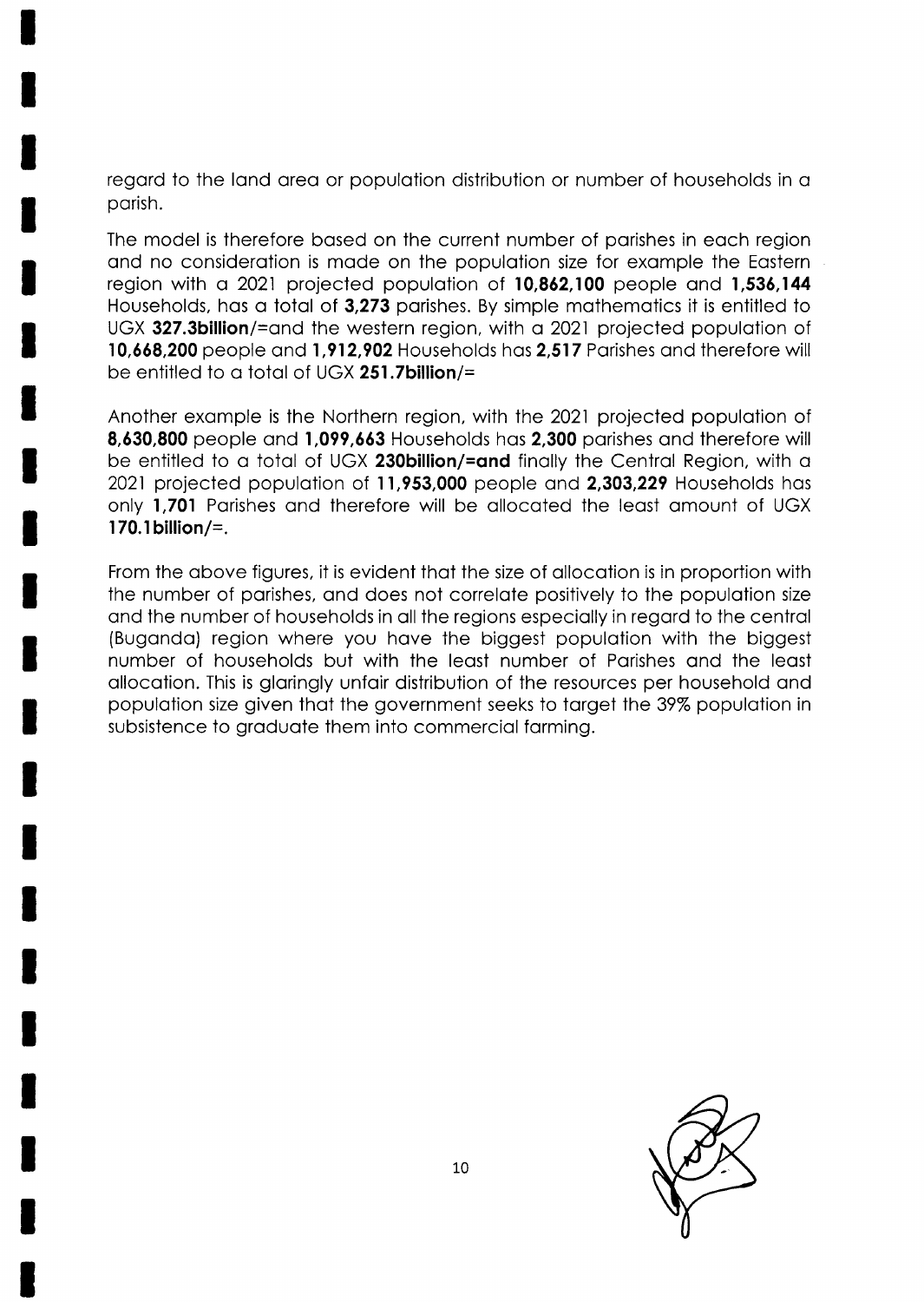## **CHAPTER 2: Budget Analysis of the sector**

The situation analysis is based on and has been derived from the budget allocations to the Ministry in the National Budget. It should be noted that out of the 44.77 Trillion shillings National Budget approved by Parliament for year 2020/2021, Agriculture sector was allocated 1.32 Trillion(2.94%) which was further reduced to 799.158 Billion by the budget cuts due to Covid pandemic. This impacted on the government strategy of Agro industrialization as a main driver to transforming the economy from subsistence to commercial .Programs like the purchase of seeds and seedlings and Agricultural inputs were affected.

# 2.1 Budget Allocation

Table 1: The following Table shows budget allocations for different Votes under the Ministry for the year 2022/2023.

|                     |           |              |            | <b>NAGRIC</b> |            |             |            |             |              |
|---------------------|-----------|--------------|------------|---------------|------------|-------------|------------|-------------|--------------|
|                     |           | <b>MAAIF</b> | <b>DDA</b> | & DB          | <b>CDA</b> | <b>UCDA</b> | <b>LGs</b> | <b>NARO</b> | <b>NAADS</b> |
| Recurrent           | Wage      | 13.214       | 4.977      | 4.636         | 2.013      | 10.125      | 80.453     | 34.233      | 2.185        |
|                     | Non-      |              |            |               |            |             |            |             |              |
|                     | Wage      | 31.487       | 4.951      | 5.462         | 3.793      | 20.542      | 198.448    | 21.366      | 21.643       |
| <b>Development</b>  | Gov       | 23.572       | 0.553      | 52.717        | 1.927      | 4.273       | 77.790     | 28.575      | 13.236       |
|                     | Ext. Fin  | 376.784      | 0.000      | 0.000         | 0.000      | 0.000       | 0.000      | 0.000       | 0.000        |
|                     | Gou Total | 68.272       | 10.481     | 62.815        | 7.733      | 34.940      | 356.692    | 84.175      | 37.065       |
| Total GoU+          |           |              |            |               |            |             |            |             |              |
| Ext.<br>Fin(MTEF)   |           | 445.058      | 10.481     | 62.815        | 7.733      | 34.940      | 356.692    | 84.175      | 37.065       |
| <b>Arrears</b>      |           | 0.000        | 0.000      | 0.063         | 0.000      | 0.000       | 0.000      | 0.144       | 0.000        |
| <b>Total Budget</b> |           | 445.058      | 10.481     | 62.877        | 7.733      | 34.940      | 356.692    | 84.319      | 37.065       |
| <b>Total Vote</b>   |           |              |            |               |            |             |            |             |              |
| <b>Budget</b>       |           | 445.058      | 10.481     | 62.815        | 7.733      | 34.940      | 356.692    | 84.175      | 37.065       |

Source: Ministerial Policy Statement 2022/2023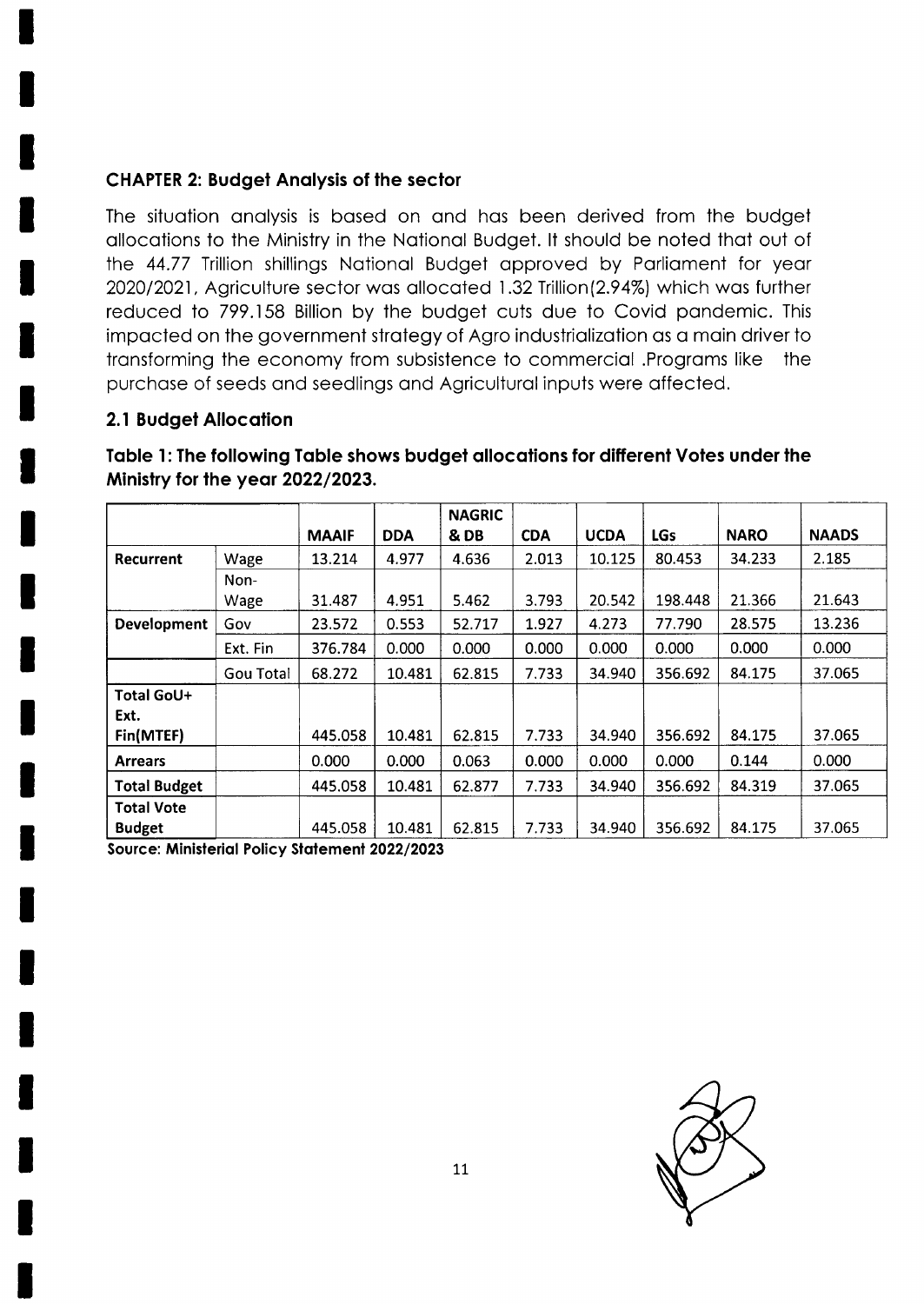|                     |           |              |            | <b>NAGRIC</b> |            |             |             |              |
|---------------------|-----------|--------------|------------|---------------|------------|-------------|-------------|--------------|
|                     |           | <b>MAAIF</b> | <b>DDA</b> | & DB          | <b>CDO</b> | <b>UCDA</b> | <b>NARO</b> | <b>NAADS</b> |
| <b>Recurrent</b>    | Wage      | 13.214       | 4.977      | 4.636         | 2.013      | 10.125      | 34.233      | 2.185        |
|                     | Non-      |              |            |               |            |             |             |              |
|                     | Wage      | 36.261       | 5.495      | 6.335         | 1.818      | 73.674      | 24.604      | 3.156        |
| <b>Development</b>  | Gov       | 105.762      | 1.150      | 61.344        | 4.211      | 3.063       | 51.473      | 99.145       |
|                     | Ext. Fin  | 392.461      | 0          | 0             | 0          | $\mathbf 0$ | 0           | 0            |
|                     | Gou Total | 155.238      | 11.622     | 72.315        | 8.042      | 86.862      | 110.310     | 104.486      |
| Total GoU+          |           |              |            |               |            |             |             |              |
| Ext.                |           |              |            |               |            |             |             |              |
| Fin(MTEF)           |           | 547.699      | 11.622     | 72.315        | 8.042      | 86.862      | 110310      | 104.486      |
| <b>Arrears</b>      |           | 5.563        | 0          | 1.047         | 0          | 0           | 0.298       | 0            |
| <b>Total Budget</b> |           | 553.262      | 11.622     | 73.362        | 8.042      | 86.862      | 110.608     | 10.486       |
| <b>Total Vote</b>   |           |              |            |               |            |             |             |              |
| <b>Budget</b>       |           | 547.699      | 11.622     | 73.315        | 8.042      | 86.862      | 110.310     | 10.486       |

Table 2: The following Table shows budget allocations for different Votes under the Ministry for the year 2021/2022.

Source; Approved Budget 2021/2022 excluding Local Governments

Table 3: The following Table shows budget allocations for different Votes under the Ministry for the year 2020/2021.

|                     |          |              |             | <b>NAGRIC</b> |            |             |             |              | <b>KCCA</b> |
|---------------------|----------|--------------|-------------|---------------|------------|-------------|-------------|--------------|-------------|
|                     |          | <b>MAAIF</b> | <b>DDA</b>  | & DB          | <b>CDO</b> | <b>UCDA</b> | <b>NARO</b> | <b>NAADS</b> |             |
| Recurrent           | Wage     | 13.033       | 1.570       | 4.636         | 2.013      | 7.672       | 33.233      | 2.185        | 0.20        |
|                     | Non-     |              |             |               |            |             |             |              | 0.652       |
|                     | Wage     | 35.755       | 4.804       | 7.078         | 2.393      | 95.149      | 25.291      | 1.343        |             |
| Development         | Gov      | 114.75       | 3.642       | 61.344        | 4.211      | 3.063       | 51.473      | 148.5        | 6.334       |
|                     | Ext. Fin | 564.531      | $\mathbf 0$ | 0             | 0          | 0           | 0           | 0            | 0           |
|                     | Gou      |              |             |               |            |             |             |              | 7.188       |
|                     | Total    | 162.860      | 10.016      | 73.059        | 8.617      | 105.884     | 109.997     | 152.028      |             |
| Total GoU+          |          |              |             |               |            |             |             |              | 7.188       |
| Ext.                |          |              |             |               |            |             |             |              |             |
| Fin(MTEF)           |          | 727.391      | 10.016      | 73.059        | 8.617      | 105.884     | 109.997     | 152.028      |             |
| <b>Arrears</b>      |          | 2.411        | $\Omega$    | 0.141         | $\Omega$   | 7.373       | 0.020       | 2.940        | 0           |
| <b>Total Budget</b> |          | 729.802      | 10.016      | 73.199        | 8.617      | 113.257     | 110.017     | 154.968      | 7.188       |
| Total Vote          |          |              |             |               |            |             |             |              | 7.188       |
| <b>Budget</b>       |          | 727.391      | 10.016      | 73.059        | 8.617      | 105.884     | 109.997     | 152.028      |             |

Source: The National Budget FY 2020/2021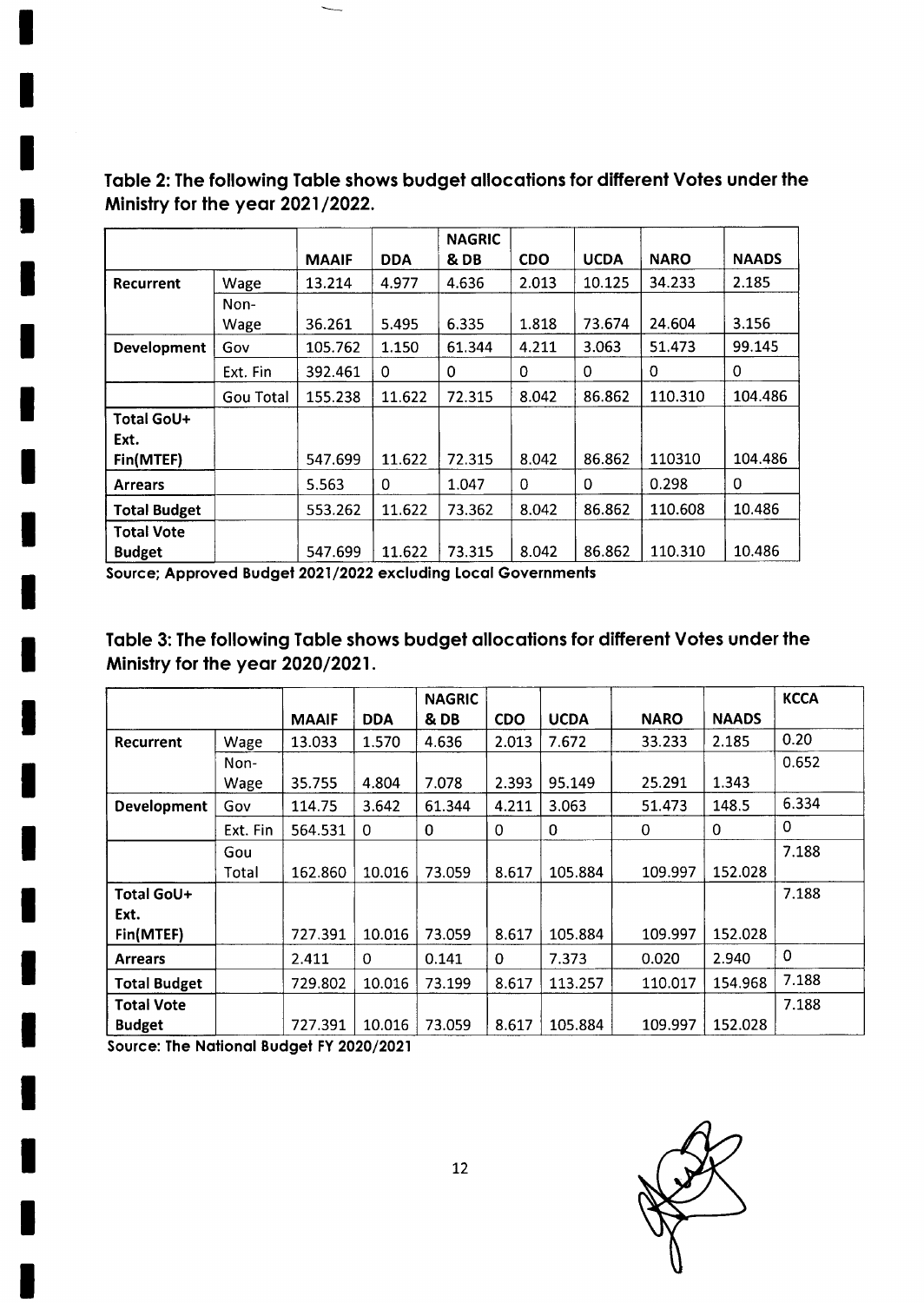

| <b>VOTE</b><br><b>CODE</b> | <b>VOTE</b><br><b>NAME</b> | <b>BUDGET</b><br>(BN)<br>FY<br>2022/23 | <b>IPF</b> |
|----------------------------|----------------------------|----------------------------------------|------------|
| 010                        | MAAIF                      | 578.95                                 | 445.058    |
| 011                        | LGs                        | 13.275                                 | 356.69     |
| 121                        | <b>DDA</b>                 | 11.55                                  | 10.48      |
| 122                        | <b>KCCA</b>                | 7.188                                  | 7.19       |
| 125                        | NAGRC&DB                   | 71.775                                 | 62.81      |
| 142                        | <b>NARO</b>                | 108.33                                 | 84.17      |
| 152                        | <b>NAADS</b>               | 103.424                                | 37.06      |
| 155                        | CDO                        | 8.018                                  | 7.73       |
| 160                        | <b>UCDA</b>                | 85.59                                  | 34.94      |

Source; Committee on Agriculture, response to the National Budget Framework Paper 2022/2023

#### **Observations;**

- a) The allocations for Agriculture is 2.9% of the total budget which falls far below the Maputo declaration of 10%
- b) Ministry of Finance ignored the approved BFP recommendations as per the Parliament Budget approvals.
- c) Apart from the Vote for Local Governments, all the other votes were contracted ignoring the recommendations of Parliament and its mandate of appropriation.
- d) Votes like UCDA were contracted by 60%, rendering this very important Agency unable to perfume their mandate. NAADS vote was contracted by 64% from the recommended figures of BFP.

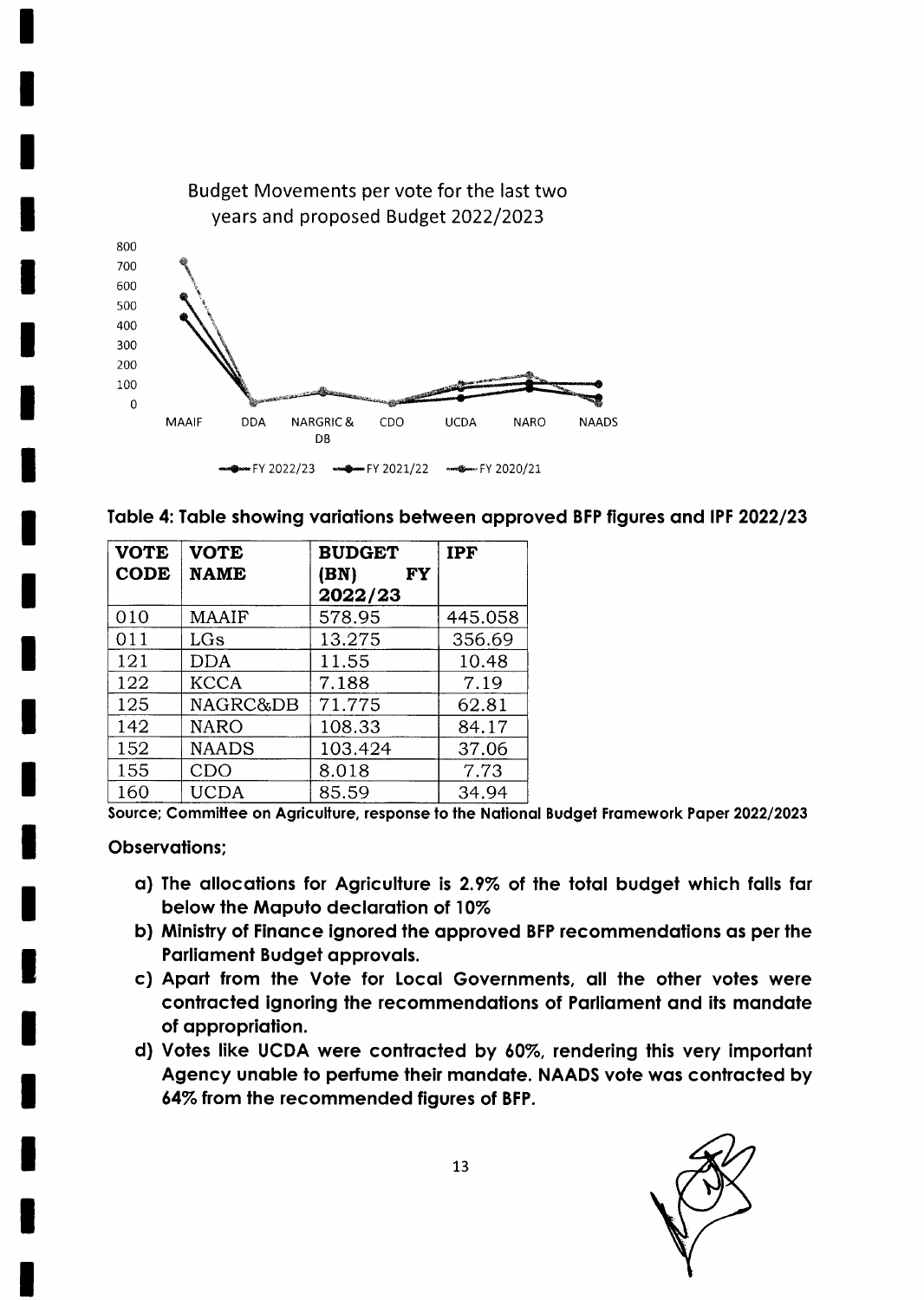# Table 5: The following table shows Agro-Industrialization Programme key unfunded priorities for FY2022/23 that need urgent attention

| Vote | <b>Vote</b><br><b>Name</b> | <b>Item Description</b>            | <b>Funding</b><br><b>Required(Ugx</b><br><b>Billion)</b> | <b>MTEF</b><br><b>Provision(Ugx</b><br><b>Billion</b> ) | <b>Funding Gap</b> |
|------|----------------------------|------------------------------------|----------------------------------------------------------|---------------------------------------------------------|--------------------|
| 010  | <b>MAAIF</b>               | <b>Extension policy Support</b>    | 5.629                                                    | 0.629                                                   | 5                  |
|      |                            |                                    |                                                          |                                                         |                    |
| 010  | <b>MAAIF</b>               | <b>Ox-Ploughs and Accessories</b>  | 10                                                       | 0                                                       | 10                 |
|      |                            | <b>Bush Clearing and Land</b>      |                                                          |                                                         |                    |
| 010  | <b>MAAIF</b>               | <b>Opening Equipment</b>           | 18                                                       | 8                                                       | 10                 |
|      |                            | Water facility construction        |                                                          |                                                         |                    |
| 010  | <b>MAAIF</b>               | equipment                          | 28                                                       | 8                                                       | 20                 |
| 010  | <b>MAAIF</b>               | <b>Fisheries Aquaculture Ponds</b> | 32                                                       | 2                                                       | 30                 |
|      |                            | Rehabilitate and Equip             |                                                          |                                                         |                    |
| 121  | <b>DDA</b>                 | <b>Mbale Dairy Factory</b>         | 6                                                        | 0                                                       | 6                  |
|      |                            | Develop and update soil and        |                                                          |                                                         |                    |
| 142  | <b>NARO</b>                | crop suitability maps              | 5                                                        | 1                                                       | 4                  |
| 160  | <b>UCDA</b>                | Coffee seeds and seedlings         | 19.2                                                     | 0                                                       | 19.2               |
|      |                            | Value addition equipment           |                                                          |                                                         |                    |
| 152  | <b>NAADS</b>               | for Cocoa                          | 2                                                        | 0                                                       | 2                  |
|      |                            |                                    |                                                          |                                                         |                    |

Source; Ministry of Agriculture performance reports and proposed Budget spending pressures for FY2022/2023

From the above Budget allocations, the following observations should be put into consideration:

- a) We have noted that over 70% of the Agricultural Budget is financed externally which leads to delays in implementation because of the long negotiations involved in External Borrowing and the poor absorption of the funds causing losses to Government. It is important that Agricultural sector is funded largely by our own revenue.
- b) Some Agencies of Agriculture like UCDA have been giving seedlings to local people meaning they have been indirectly implementing the Parish Model and can be given opportunity to implement such programs. The agro industrialization budget should focus on key commodity value chains and finance them appropriately to become competitive instead of spreading thin. The Key commodities include Coffee, Palm Oil, Milk, Beef, simsim and Fish among others. The Budget 2022/23 should provide for adequate funding to UCDA as approved by parliament in the National Budget Framework Paper 2022/23 of 19.2 Billion to support the implementation of Coffee roadmap to achieve the national target of 20 million bags and increased revenue earnings for the country.

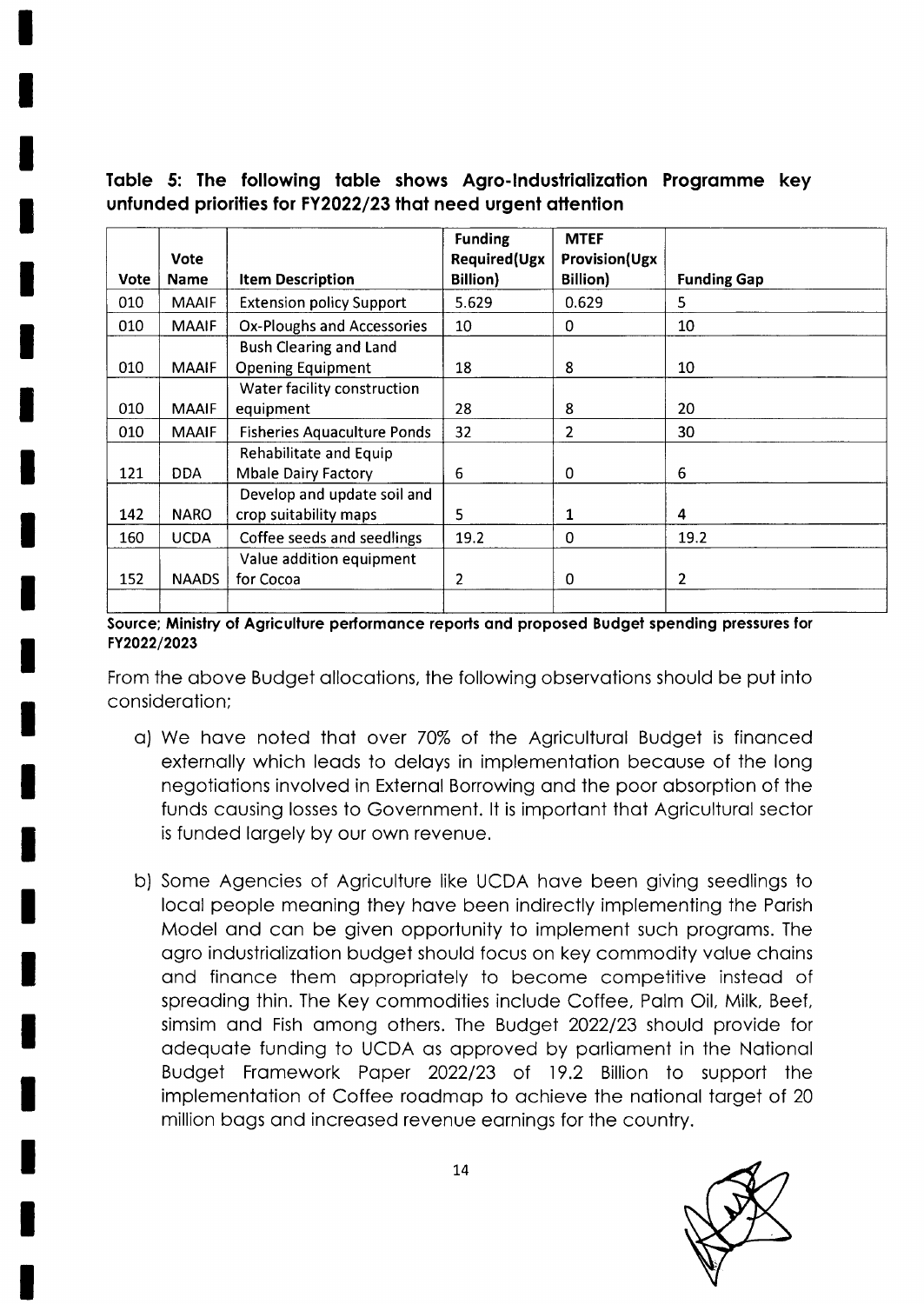# CHAPTER 3: EMMERGING ISSUES AFFECTING THE SECTOR AND PROPOSED **ALTERNATIVES**

#### i. **Extension and Advisory services in the Sector**

Inadequate provision of Extension and Advisory services in the Agricultural sector<sup>8</sup> that has reduced production and productivity. While the government reformed the extension services in FY2014/15 to facilitate access of value chain for actors , knowledge and ICT, the same year it introduced the Single Spine Extension system aimed at enhancing agricultural production, productivity, value addition, food security, house hold incomes and increasing exports<sup>9</sup>. It should be noted that only 3,820 extension workers were recruited far below the ratio of population in the sector with only 454 extension workers trained in enhancing their capacity in FY 2020/2021. The recruitment represented only 77% of the targeted 5000(116 districts) number in FY2020/2021. The ratio of 1:800 extensions is far below the recommended 1:500.It should also be noted that the number of districts have increased to 135 excluding 11 Cities<sup>10</sup> with staffing levels at 68% and 38% at Central government of which 8.3% are substantive while others are in acting positions. Staff mobility at the district and sub counties is still limited by inadequate transport means even when 113 Motor Vehicles and 1034 Motorcycles were procured in FY2020/2021. On the adoption of ICT and other Agricultural best practices, only 17 varieties were submitted to variety Release Committee/protocol types by research institutions. This is 15% of technology generated far below the optimal utilization and uptake estimated at 28%. This in turn is locking 68% of Agricultural households in subsistence production and outside the money economy<sup>11</sup>.

#### **Alternative:**

Government should expedite the Agricultural Extension Bill 2017. Government should provide for funds in the FY2022/2023 to facilitate one hundred percent (100%) recruitment and deployment of extension officers at sub-county level as per the Local Government staffing structure.

Government should provide for funds in the 2022/2023 Budget for recruitment and deployment of extension officers at the parish/ward level within the municipalities



<sup>&</sup>lt;sup>8</sup> Agricultural Extension and Advisory Services in Sub-Saharan African Countries

<sup>&</sup>lt;sup>9</sup> Budget Monitoring & Accountability Unit(BMAU),

Ministry of Finance Planning and Economic Development

<sup>&</sup>lt;sup>10</sup> Uganda Bureau of Statistics abstract 2020

<sup>&</sup>lt;sup>11</sup> Operation Wealth Creation-Uganda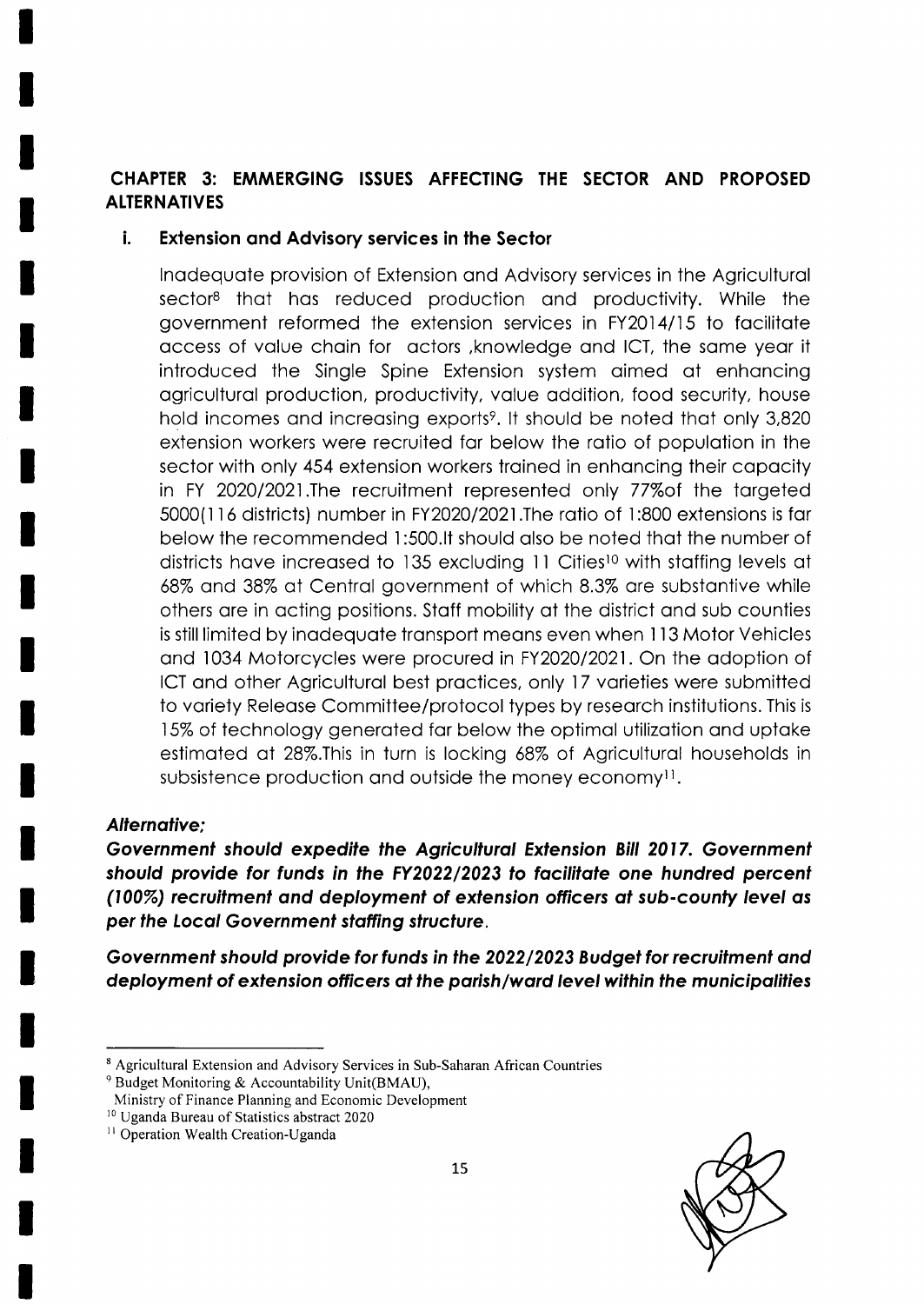and cities to remedy the gap of extension officers for the parish development model.

Government should recentralize veterinary services to align with international requirements (World Organization for Animal Health /OIE) in the control of major animal diseases and epidemics. This will go a long way to eliminate the current animal epidemics that have ravaged the animal industry and caused heavy losses to the farmers and the economy. Government should urgently review and amend all obsolete laws under the ministry of agriculture including Veterinary Surgeon's Act and Animal Disease Control Act to meet international standards and facilitate extension services.

Strengthen NAADS to coordinate Agricultural organizations and forums involved in Agricultural extension in the country to offer best practices and technology transfer to the farmers .For example in Kenya, they have a Forum for Agricultural Advisory Services (KeFAAS)<sup>12</sup> a network organization with a core objective of bringing under one umbrella all actors in agricultural advisory and extension services. The rationale is to network and coordinate all agencies in the sector to eliminate duplication of efforts and resources in the agricultural sector.

#### ii Limited access to Agricultural credit and finance

Limited access to Agricultural Credit Finance by many Agricultural households<sup>13</sup> that has impacted heavily on the budget balances and also constrains on Agriculture production. Even when the Agricultural credit facility was created in 2009 to increase access to finance in Agricultural sector targeting more the small holder farmers, the responsibility of Marketing the scheme was left to participating Commercial Banks and other financial institutions. They instead market their own credit products that in turn our farmers fall short from the program because they don't have business proposals, collaterals to present to these institutions. This has in turn remained a big challenge to our farmers' ability to adopt modern methods and machinery in promotion of commercial Agriculture. It should be noted that since its inception (ACF), GoU has only remitted UGX 188.78 billion to the ACF to cover disbursements<sup>14</sup> and Participating Financial Institutions (PFIs) have matched the GoU contribution in line with the Memorandum of Agreement MoA (2018). The commercial banks and UDBL contribute 50



<sup>&</sup>lt;sup>12</sup> KeFAAS.Org Advisory services 2020

<sup>&</sup>lt;sup>13</sup> Global Development Network/Access to credit by small holder farmers

<sup>&</sup>lt;sup>14</sup> Bank of Uganda Annual Report 2021